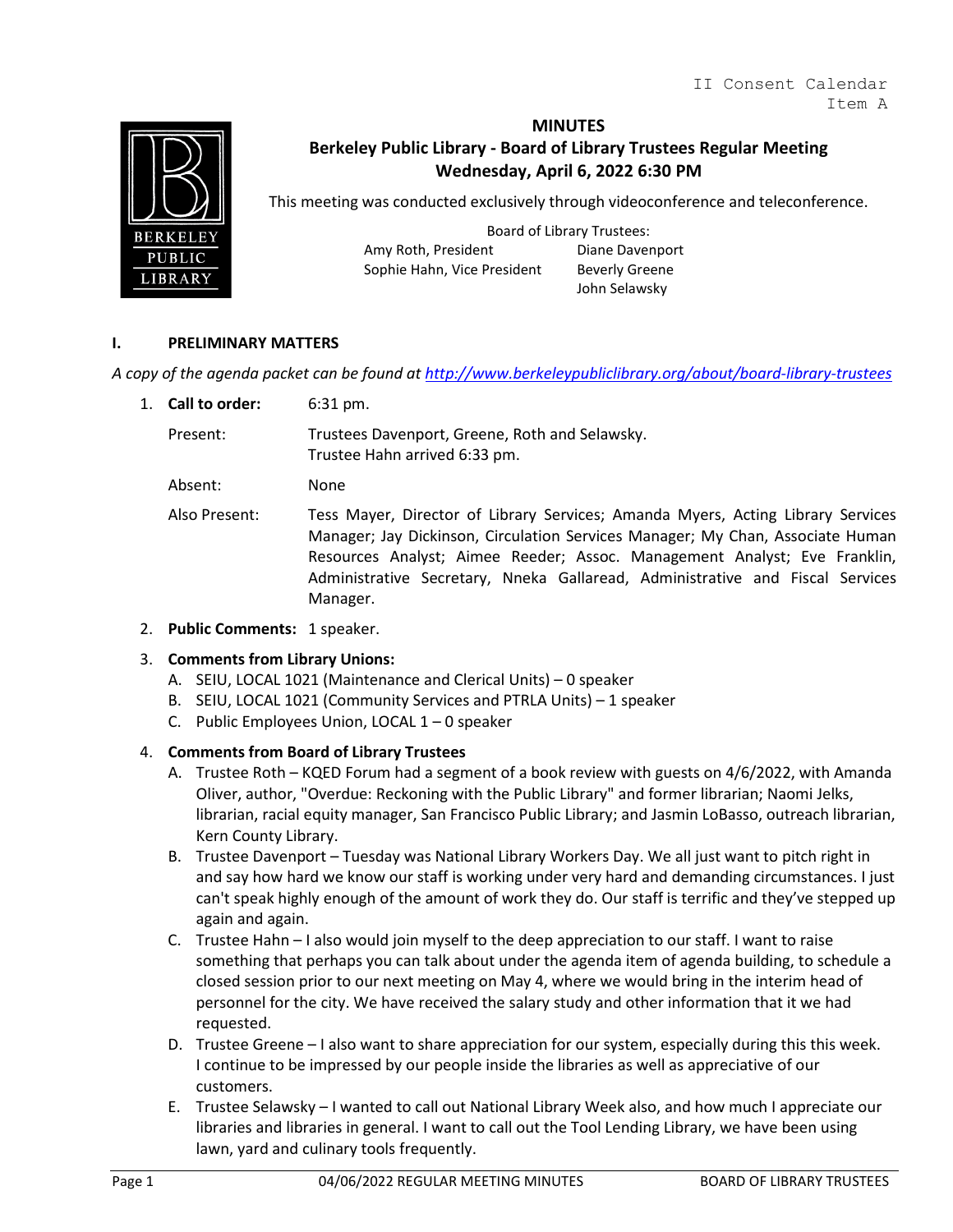## **II. CONSENT CALENDAR**

- Item C, Request for Proposal for Executive Search Firm to Coordinate the Recruitment of Deputy Director This item was withdrawn from the agenda.
- Item D, Revision of the Tool Lending Specialist Classification to Reflect an Accurate Scope of Duties with a Three Percent (3%) Salary Increase was withdrawn from the agenda.

**Action**: M/S/C Trustee Selawsky / Trustee Davenport to adopt resolution #R22-015 to approve the consent calendar minus items C & D.

**Vote**: Ayes: Trustees Davenport, Greene, Hahn, Roth and Selawsky. Noes: None. Absent: None. Abstentions: None.

## **A. Approve Minutes of the March 2, 2022 Regular Meeting**

**From**: Director of Library Services

**Recommendation**: Adopt a resolution to approve the minutes of the March 2, 2022 Regular Meeting of the Board of Library Trustees as presented.

#### **Financial Implications**: None

**Contact**: Tess Mayer, Director of Library Services

**Action**: M/S/C Trustee Selawsky / Trustee Davenport to adopt resolution #R22-016 to approve the minutes as presented.

**Vote**: Ayes: Trustees Davenport, Greene, Hahn, Roth and Selawsky. Noes: None. Absent: None. Abstentions: None.

## **B. Contract Amendment: Contract No. 114878-1 Sevaa Group**

**From:** Alicia Abramson, Library Information Systems Administrator

**Recommendation:** Adopt the resolution to amend contract No. 114878-1 with Sevaa Group to provide for an increase of \$109,950 thereby increasing the Contract's allowable not-to-exceed amount to \$221,775 and to extend the term end date to June 30, 2025.

#### **Financial Implications**: None

**Contact**: Alicia Abramson, Library Information Systems Administrator

**Action**: M/S/C Trustee Selawsky / Trustee Davenport to adopt resolution #R22-017 to amend contract No. 114878-1 with Sevaa Group to provide for an increase of \$109,950 thereby increasing the Contract's allowable not-to-exceed amount to \$221,775 and to extend the term end date to June 30, 2025. **Vote**: Ayes: Trustees Davenport, Greene, Hahn, Roth and Selawsky. Noes: None. Absent: None. Abstentions: None.

- **C. Request for Proposal for Executive Search Firm to Coordinate the Recruitment of Deputy Director**  This item was withdrawn from the agenda.
- **D. Revision of the Tool Lending Specialist Classification to Reflect an Accurate Scope of Duties with a Three Percent (3%) Salary Increase**

This item was withdrawn from the agenda.

#### **III. PRESENTATION**

**A. Proposed Budget FY 2023-24 Presentation** 

Tess Mayer, Director of Library Services and Nneka Gallaread, Admin and Fiscal Services Manager provided a presentation (Attachment #1)

## **IV. ACTION CALENDAR**

# **A. Proposed Budget FY 2023-24 – All Library Funds**

**From**: Nneka Gallaread, Admin and Fiscal Services Manager **Recommendation**: Adopt the resolution to approve the proposed revenue budgets for FY 2023 and FY 2024 of \$22,944,646/\$23,396,799 and the proposed expenditure budgets for FY 2023 and FY 2024 of \$25,000,095/\$25,263,311.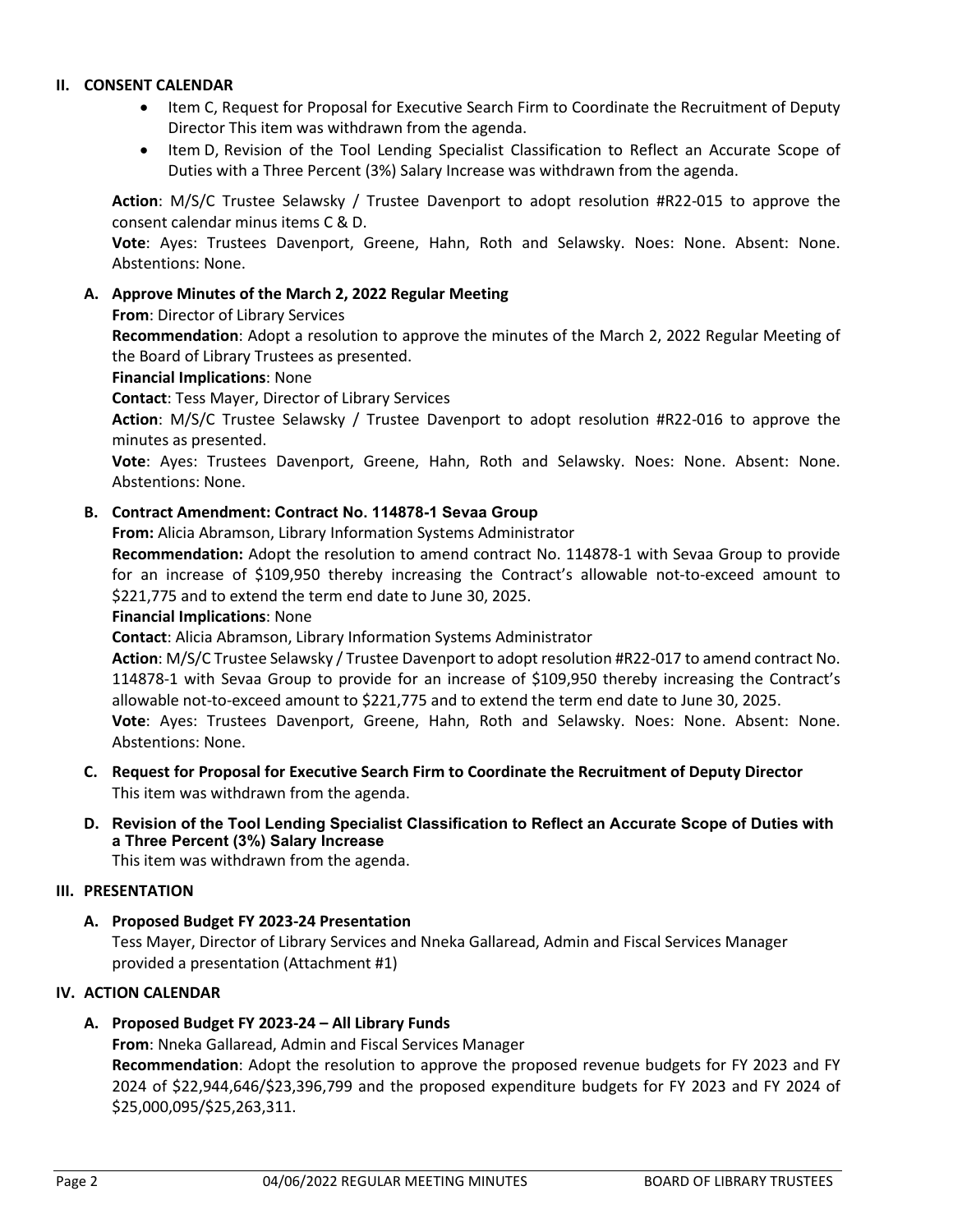#### **Financial Implications**: None

**Contact**: Nneka Gallaread, Admin and Fiscal Services Manager **Action:** M/S/C Trustee Hahn / Trustee Selawsky to continue the item to the May 4, 2022 meeting. **Vote:** Ayes: Trustees Davenport, Greene, Hahn, Roth and Selawsky. Noes: None. Absent: None. Abstentions: None.

Trustee Hahn left the meeting at 7:34 pm

#### **B. Request for Proposal for Strategic Planning**

**From**: Tess Mayer, Director of Library Services **Recommendation**: Review, discuss, and approve the attached draft Request for Proposal to contract for a strategic planning consultant.

**Financial Implications**: see report

**Contact**: Tess Mayer, Director of Library Services

**Action:** M/S/C Trustee Davenport / Trustee Greene to adopt resolution #R22-018 to authorize the Director of Library Services to issue a Request for Proposal to contract with a consultant in support of the Library's strategic planning process.

**Vote:** Ayes: Trustees Davenport, Greene, Roth and Selawsky. Noes: None. Absent: Trustee Hahn. Abstentions: None.

#### **V. INFORMATION CALENDAR**

# **A. Information Technology Systems Update**

**From:** Alicia Abramson, Library Information Systems Administrator. Action: Received (Attachment 2)

**B. Monthly Library Director's Report – Tess Mayer, Director of Library Services From:** Tess Mayer, Director of Library Services **Action:** Received

#### **VI. AGENDA BUILDING**

Next regular meeting will be held May 4, 2022. Future topics:

- Schedule a Closed Session prior to May 4 Regular Meeting to review Salary Study
- Proposed Budget FY 2023-24
- RFP for Strategic Plan
- Security Guards
- Collections Policy
- Unattended Children Policy

#### **VII. ADJOURNMENT**

Trustee Davenport motioned, Trustee Selawsky seconded to adjourn the meeting.

Vote: Ayes: Trustees Davenport, Greene, Roth and Selawsky. Noes: None. Absent: Trustee Hahn. Abstentions: None.

Adjourned at 8:56 PM.

This is to certify that the foregoing is a true and correct copy of the minutes of the regular meeting of April 6, 2022 as approved by the Board of Library Trustees

//s// \_\_\_\_\_\_\_\_\_\_\_\_\_\_\_\_\_\_\_\_\_\_\_\_\_\_\_\_\_\_\_

Tess Mayer, Director of Library Services, acting as secretary to BOLT